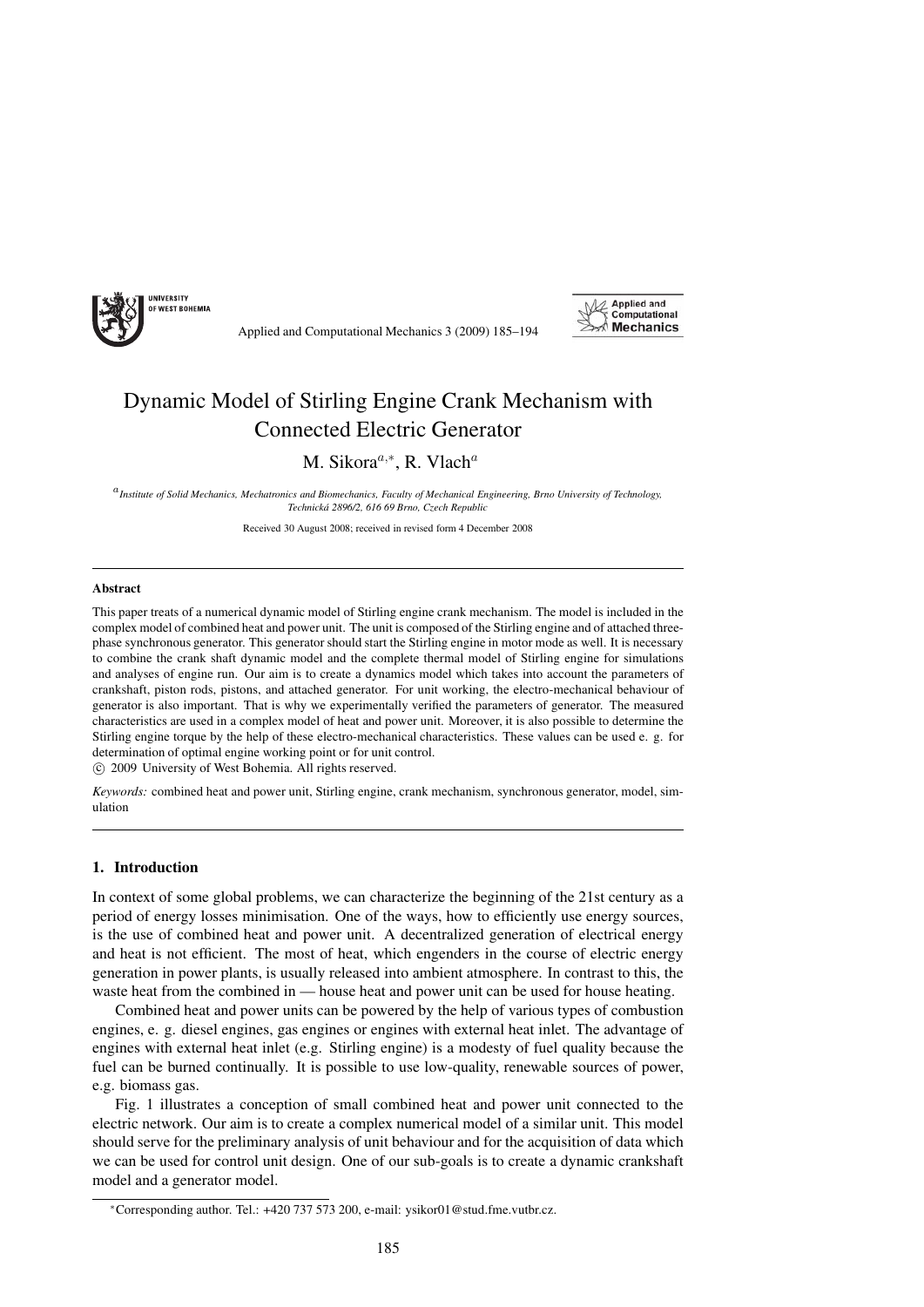

*M. Sikora et al. / Applied and Computational Mechanics 3 (2009) 185–194*

Fig. 1. The scheme of combined heat and power unit with Stirling engine for a common house

# 2. Conception of numerical model for small combined heat and power unit

We have already developed a thermal (numerical) model of the Stirling engine. This model is implemented in Matlab and is based on the final volume method (FVM). So far only a constant angular velocity of the shaft has been considered in the thermal model which could not be used for engine starting simulations. Therefore, a dynamic model of engine crank mechanism will have to be added. Consequently, there is a requirement for compatibility of these models. The mechanical and thermal models will be connected to create a complex model of Stirling engine. Then, an electro-mechanical sub-model of generator can be also added. Our final objective is a complex model of combined heat and power unit.

The idea of final heat and power unit model and relations among particular sub-models are presented in Fig. 2.



Fig. 2. Diagram of complex heat and power unit model implemented in Matlab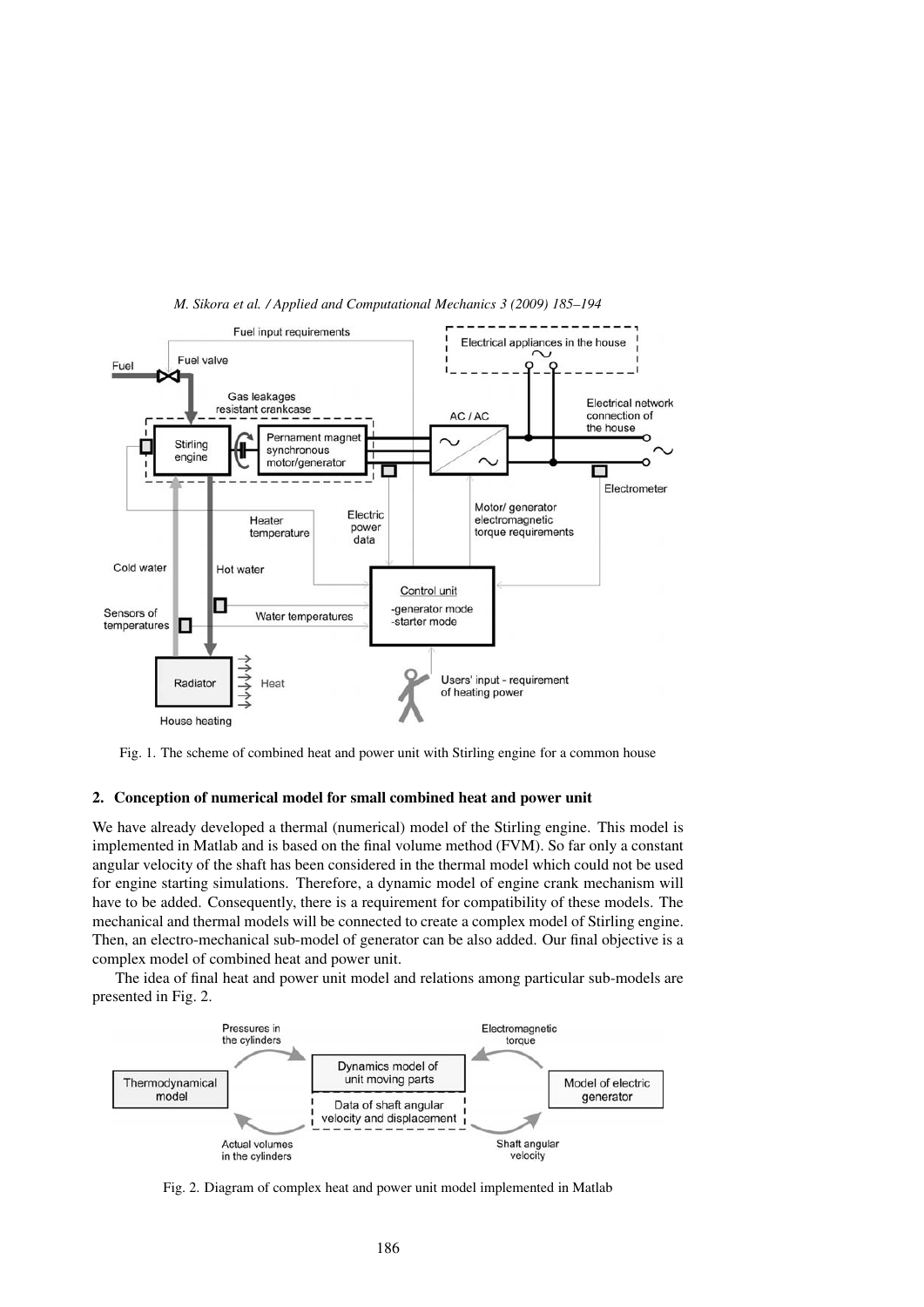

Fig. 3. Scheme of Stirling engine crank mechanism with added rotaring mass of generator rotor

## 3. Geometry and arrangement of Stirling engine crank mechanism

The main parts of Stirling engine crank mechanism are a crankshaft with balance wheel, two pistons and two piston rods. These bodies are the most important parts for calculations of engine dynamics.

Dynamic behaviour of this mechanism is also affected by the electric generator which is connected to the Stirling engine crankshaft. Therefore, we can assume the rotor of generator as a fixed component of the crankshaft. As a consequence of this, it is necessary to take into account the sum of crankshaft angular momentum and angular momentum of generator rotor.

For proper operation of alpha — type Stirling engine it is important to consider a phase difference between motions of pistons. The most common phase difference is  $90°$  for a lot of Stirling engines as stated in [1] or [3]. The scheme of this Stirling engine (alpha configuration) is in Fig. 3. Our institute is not the owner of illustrated alpha — type Stirling engine, but we intend to consider the geometry and selective values shown in the above figure for further calculations. The position of crank on the axis of horizontal cylinder is considered as the zero value of crank tilting angle.

#### 4. Solution to crank mechanism dynamics

#### *4.1. Used method*

The crank mechanism is composed of five bodies. For further calculations, these bodies are considered as bodies with lumped parameters in the centres of gravity.

We used the method of virtual work principle to solve dynamic behaviour of crank mechanism. There are also some other methods but the method of virtual work principle is relatively advantageous because it is not necessary to know an action of force among mechanism parts. We are especially interested in the shaft motion; shaft angular acceleration can be estimated by the method of virtual work principle.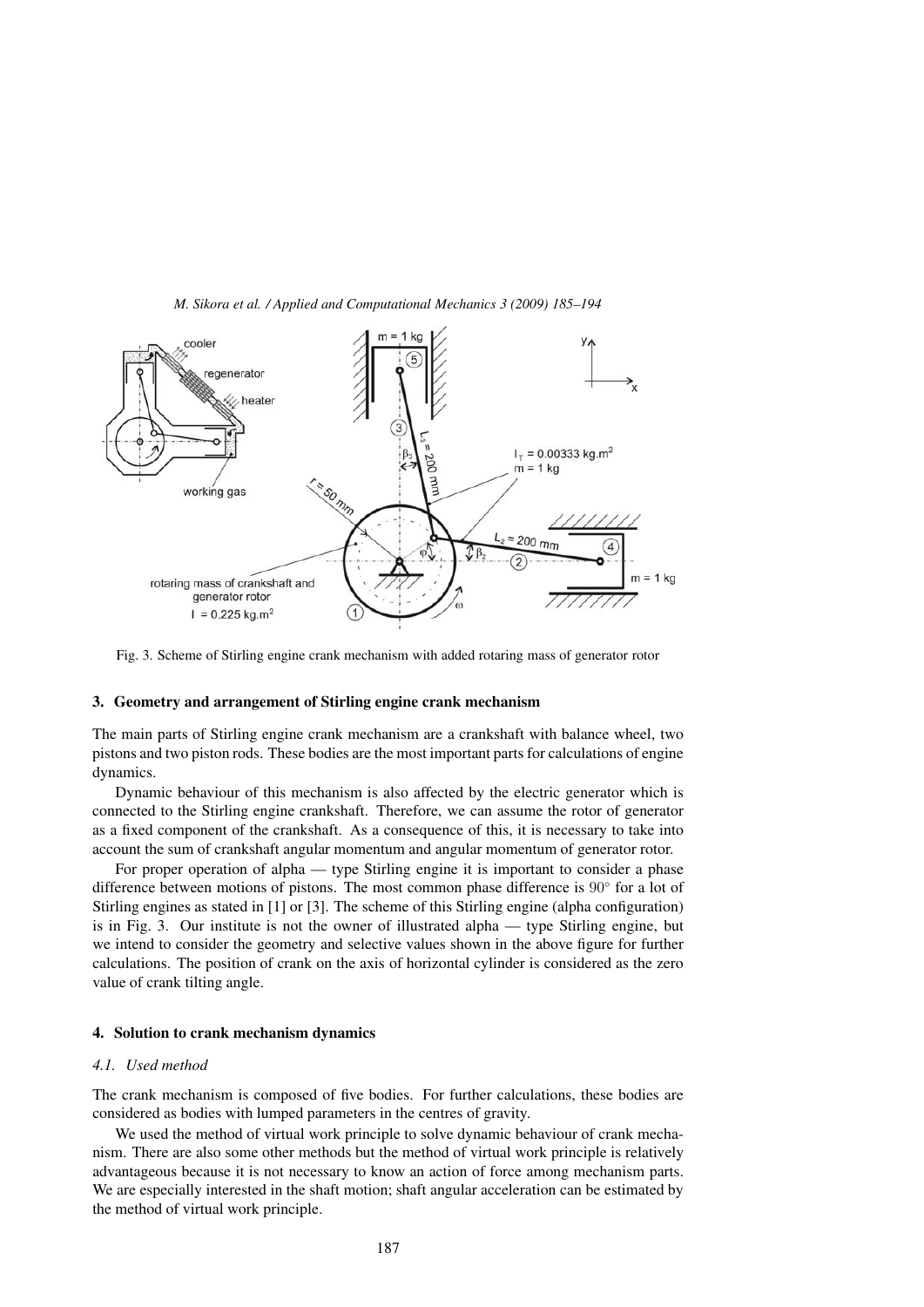The essence of this method can be expressed as follows:

$$
\sum_{i=1}^{n} (\vec{Q}_i + \vec{Q}_{si}) \delta \vec{q}_i = 0.
$$
 (1)

Where  $\vec{Q}_i$  is a generalized influence of external forces,  $\vec{Q}_{si}$  is a generalized inertia influence of body and  $\delta \vec{q}_i$  is a virtual displacement. Equation (1) can be adapted for five bodies considered in crank mechanism:

$$
(M_1 - M_{s1})\delta\varphi_1 + (0 - M_{s2})\delta\varphi_2 + (0 - F_{sx2})\delta x_2 + (0 - F_{sy2})\delta y_2 + (0 - M_{s3})\delta\varphi_3 + (0 - F_{sx3})\delta x_3 + (0 - F_{sy3})\delta y_3 + (F_4 - F_{s4})\delta x_4 + (F_5 - F_{s5})\delta y_5 = 0.
$$
\n(2)

In this equation,  $M_1$  is a sum of torques on crankshaft, for example generator torque.  $F_4$  and  $F_5$ are sums of forces acting on pistons, such as gas pressure forces and friction forces.

We consider the virtual angular displacement  $\delta\varphi_1$  as independent virtual displacement. Then, we have to express other virtual displacements  $\delta\varphi_i, \delta x_i$  and  $\delta y_i$ n(i is index of body, see Fig. 3) by the help of  $\delta\varphi_1$ . For example, virtual angular displacement  $\delta\varphi_2$  can be expressed as follows:

$$
\delta\varphi_2 = -\frac{\delta\varphi_1 \cdot r \cdot \cos(\varphi)}{L_2 \cdot \cos(\beta_2)}.
$$
\n(3)

We can express the inertia influences of bodies by the help of body mass (or angular momentum) and by (angular) acceleration, for example:

$$
M_{s2} = I_2 \cdot \alpha_2. \tag{4}
$$

Then, accelerations have to be expressed by the independent angular acceleration of crankshaft  $\alpha_1$ . For example, angular acceleration of piston rod can be expressed as follows:

$$
\alpha_2 = -\frac{\alpha_1 \cdot r \cdot \cos(\varphi)}{L_2 \cdot \cos(\beta_2)}.\tag{5}
$$

If we substitute inertia influences of bodies and virtual displacements in equation (2), we will be able to express angular acceleration of crankshaft  $\alpha_1$  as function of these parameters:

$$
\alpha_1 = f(m_i, I_i, r, L_2, L_3, \varphi, F_{gas}, F_{friction}, M_{generator}). \tag{6}
$$

Finally, the crankshaft angular velocity and shaft angular displacement can be calculated by numerical integration of shaft angular acceleration.

#### *4.2. Modelling of friction in crank mechanism*

The most important surface friction forces in the Stirling motor are acting at the piston-cylinder contacts. The influence of the bearing friction is insignificant for our simulations. We consider only constant friction coefficients for the present. We can divide the piston-cylinder friction force in two components:

The first component of friction force relates to the normal forces between piston rings and surface of cylinder (due to pre-stress of piston rings). These components are considered to be constant.

The second component of friction force relates to an external action of forces at the piston, i.e. that this second component of friction force is dependent on the piston rod force. It is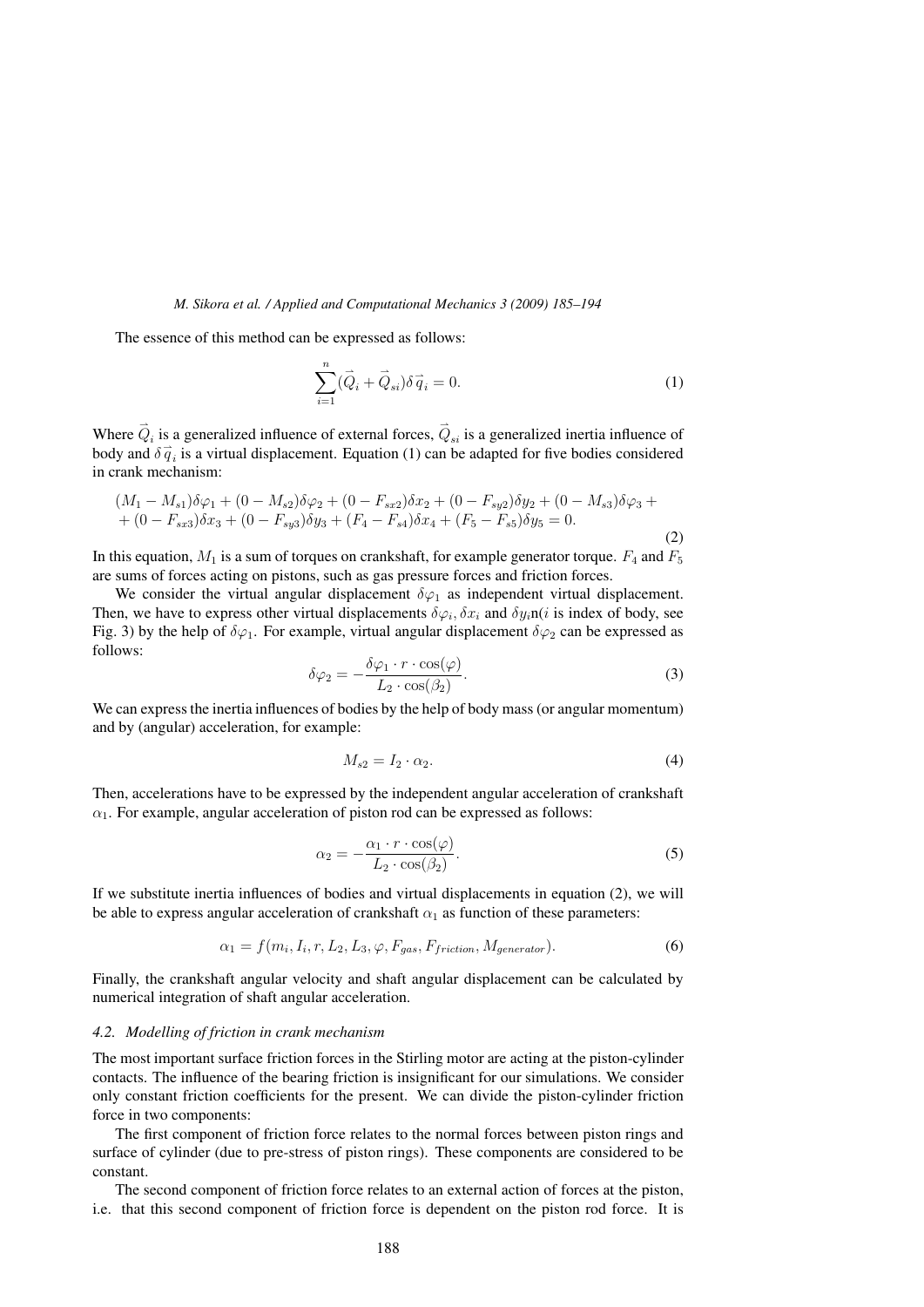## *M. Sikora et al. / Applied and Computational Mechanics 3 (2009) 185–194*



Fig. 4. Magnitudes of friction forces (left) and behaviour of "friction torque" (right), all in relation to crank tilting angle

possible to calculate the piston rod force by the help of gas pressure, actual rod geometry, and piston acceleration.

Friction forces always act against piston motions. For our better understanding of friction effect, we can convert these components of friction force to "friction torque" which is related to the crankshaft. Friction forces and computed "friction torque" during one working cycle of Stirling engine are presented in Fig. 4. It is evident that these friction forces will be minimal when the pressure of working gas and pressure of gas in crank case achieve the same values (piston rods forces are very small at the moment).

#### 5. Generator for combined heat and power unit

## *5.1. Generator description*

There is one of the electric generators, which can be connected to the Stirling engine. It is a three-phase synchronous machine with a drum shaped permanent magnets rotor (see Fig. 5.) Stator windings are joined in neutral point (star-configuration), neutral is not brought-out. The grooves, which separate the stator stampings, are slightly skew in order to smooth behaviour of output voltage. The number of pole couples is 18 so that it is relatively low-speed machine.

The generator is usually situated inside of hermetical crankcase of Stirling engine. In this case, engine power is transmitted out only by electric wires.



Fig. 5. The measured generator at testing position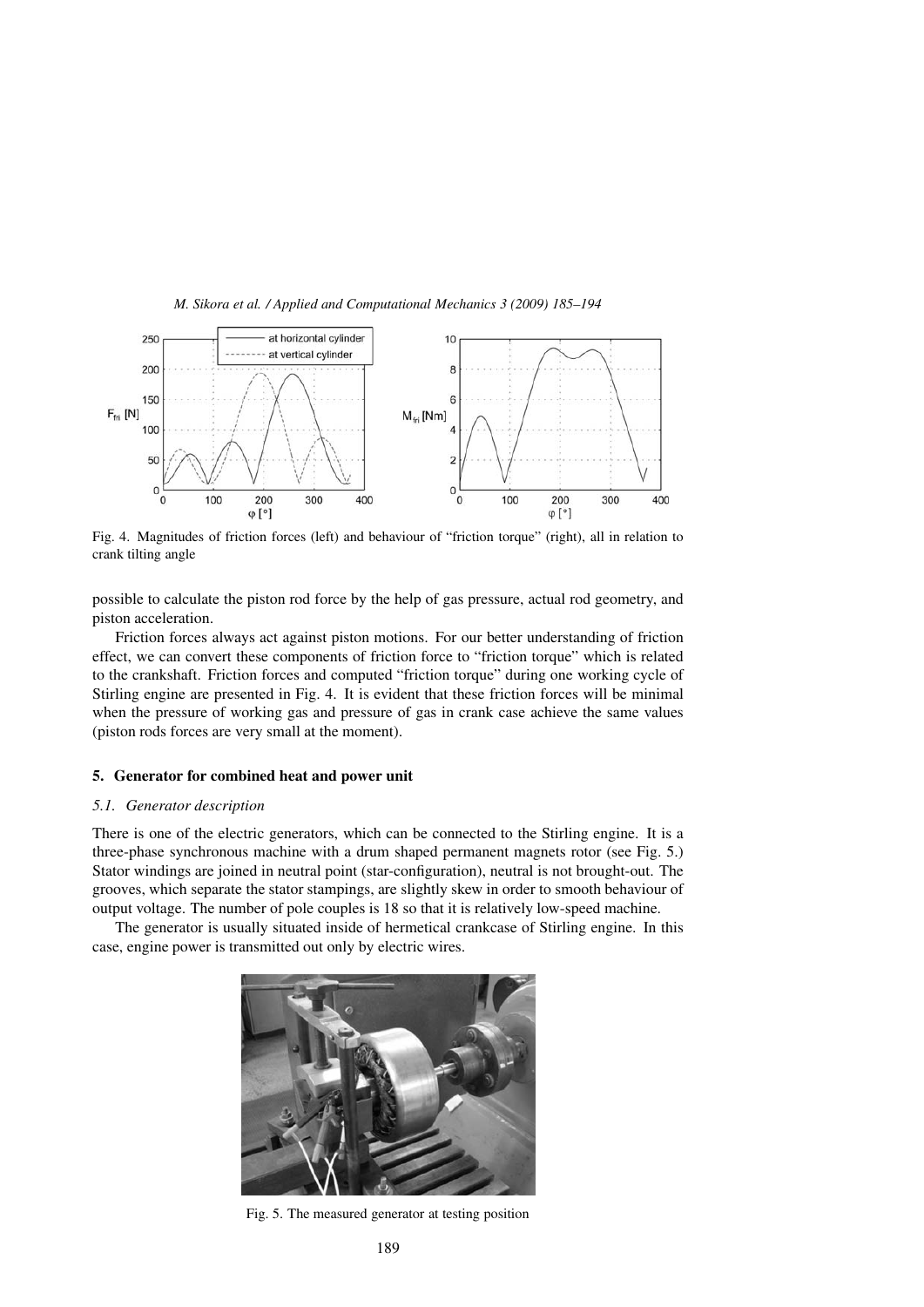#### *5.2. Steady state theory of generator*

The equations, which describe the behaviour of synchronous generator with permanent magnets, are similar to equations for DC machine as was stated in [2].

The equation for the phase generated RMS voltage:

$$
U_{p0} = c \cdot \phi \cdot \omega. \tag{7}
$$

Where  $c \cdot \phi$  is constant of this machine, which depends on the machine construction. The machine shaft torque relates with phase current *:* 

$$
M = 3 \cdot c \cdot \phi \cdot I. \tag{8}
$$

The equation for the output phase to neutral RMS voltage: For generator mode:

$$
U = c \cdot \phi \cdot \omega - R_a \cdot I. \tag{9}
$$

For motor mode:

$$
U = c \cdot \phi \cdot \omega + R_a \cdot I. \tag{10}
$$

Where  $R_a$  is resistance of stator winding. The relation between rotor angular velocity  $\omega$  and frequency of voltage  $f$  can be expressed as:

$$
\omega = \frac{2 \cdot \pi \cdot f}{p}.\tag{11}
$$

Where  $p$  is number of stator pole couples.

The implemented sub-model of electric generator in complex unit model is based mainly on these relations. For identification of some generator characteristics and parameters, such as  $c\phi$ constant or resistance of winding  $R_a$ , we have to carry out generator measuring.

#### *5.3. Generator measuring*

With regard to the design of generator and laboratory facilities, we carried out the following measuring: measuring of winding resistance, measuring of off-load voltage, measuring of iron losses and mechanical losses and measuring of ohmic load machine.

This synchronous machine should also work in motor mode as the Stirling engine starting gear. We did not measure the machine in motor mode because it needs a relatively complicated control of power supply unit. But the characteristics in motor mode and generator mode are similar for many of synchronous machines as was stated in [2].

The most important measured characteristics are off-load voltage on the engine speed relation and torque-current relation, see Fig. 6.

It is possible to estimate the  $c\phi$  constant by the help of these characteristics and equation (7) or (8),  $c\phi = 1.67$ . The calculated generator efficiency is just about 83 % and power factor  $\cos(\varphi)=1$ . The torque-current characteristic is almost linear (it corresponds with equation (8)), but not ideally linear. Therefore we do not use the linear torque equation (8) in the model, but we approximate the measured data by the help of regression analysis. The resulting regression function for shaft torque is as follows:

$$
M = 0.8181 + 5.0434 \cdot I - 0.0432 \cdot I^2. \tag{12}
$$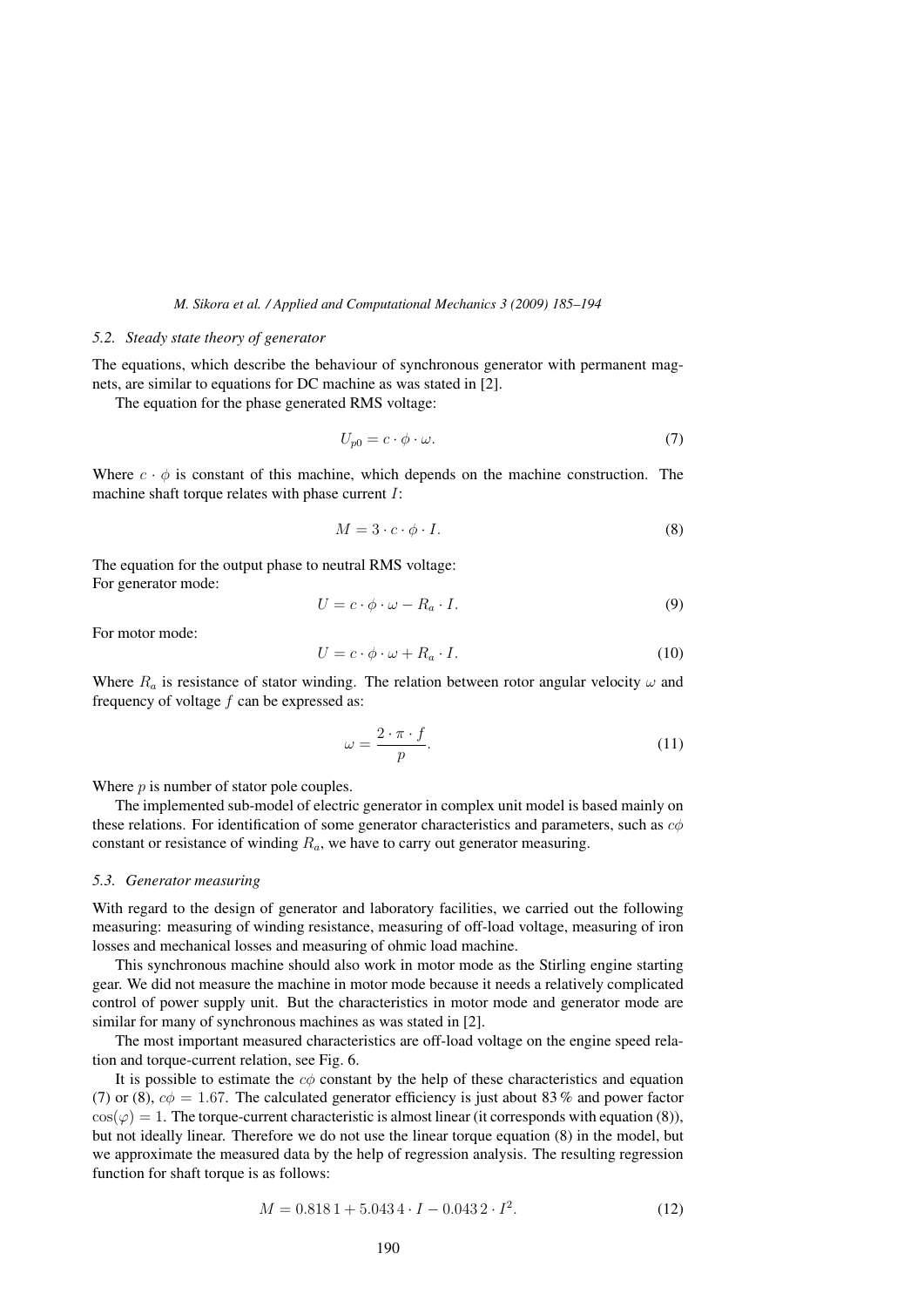

Fig. 6. Relation of off-load RMS voltage on the engine speed (left) and relation of shaft torque versus phase current (right)

We can see that the first equation term is independent of the phase current. It is due to generator off-load residual torque (iron losses and mechanical losses). The last negative equation coefficient corresponds with the magnetic oversaturation of machine.

We can also accurately assess the Stirling engine speed and shaft torque by the help of measured electrical values on the generator output. It is easy to measure the phase current and use its values in the torque regression function (12). Voltage frequency enables us to determine the engine speed. Knowledge of Stirling engine mechanical values is advantageous e.g. for determination of engine optimal working point.

## 6. Differential equation system of completed complex model

We have implemented three sub-models (see Fig. 2) in the complex model. The most complicated is the thermal sub-model of Stirling engine. We can divide the solution of thermal phenomena into two logical parts. The whole complex model is represented by the system of several non-linear differential equations and by other auxiliary relations. The sequence of solved equations can be briefly described as follows:

- 1. First part of solution of thermal phenomena: We consider closed imaginary walls among gas elements.
	- determination of actual gas volumes (in cylinders and crankcase)
	- evaluation of gas properties (viscosity, thermal capacity, etc.)
	- estimation of heat transfer coefficients
	- calculation of volume work increases (in elements of cylinders and crankcase)
	- calculation of heat increases (convection heat transfers)
	- preliminary evaluation of gas temperatures and pressures
- 2. Second part of solution of thermal phenomena: Imaginary walls among gas elements are open and the pistons do not move.
	- estimation of gas flows among elements (increases of gas mass into elements)
	- estimation of pressure losses among gas elements (as a result of estimated gas flows)
	- estimation of new values of gas variables (gas masses in elements, temperatures, pressures)
	- Comparing of actual elements pressures differences and pressure losses. If these differences are not sufficiently small, estimating of gas flows will be repeated.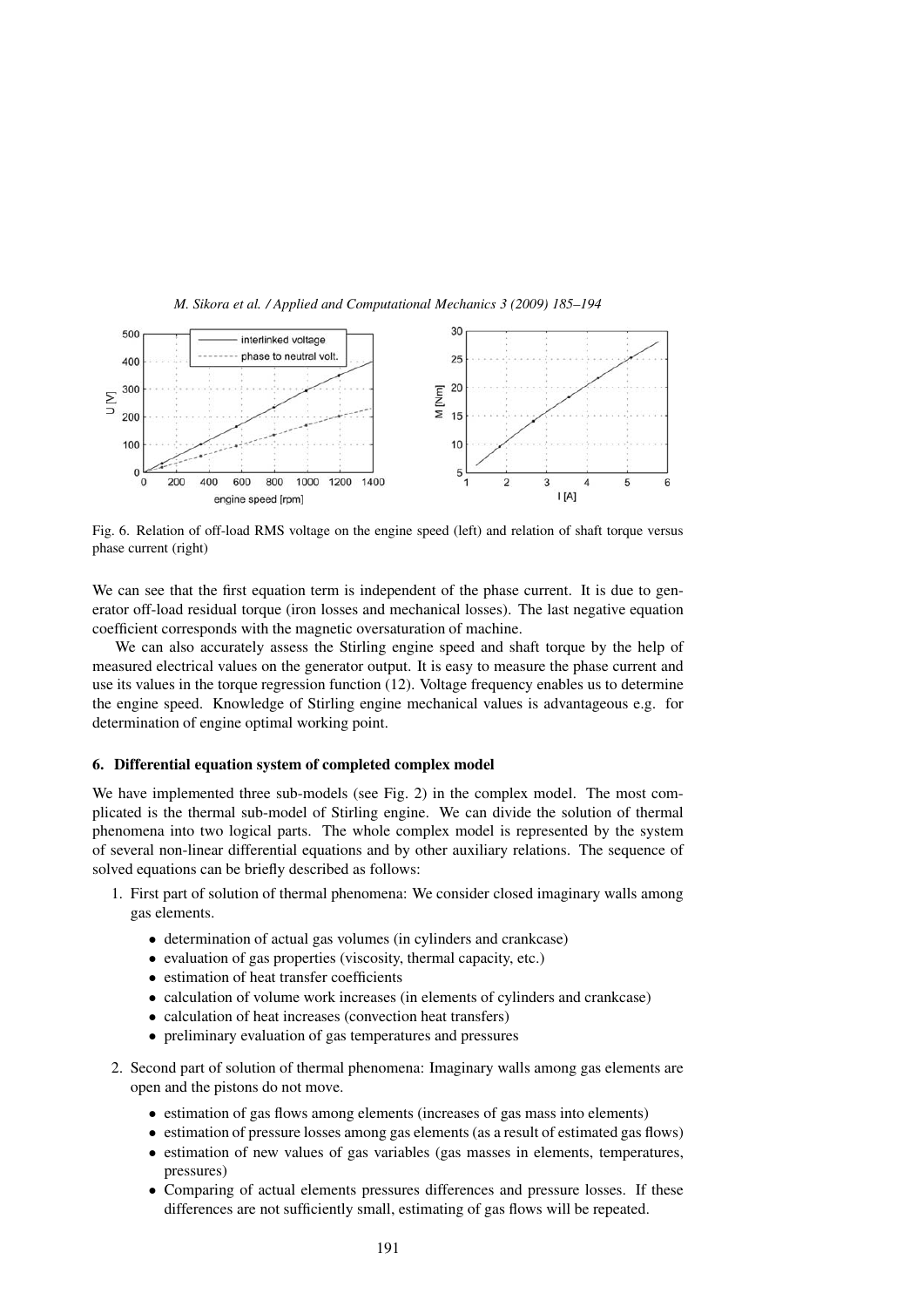*M. Sikora et al. / Applied and Computational Mechanics 3 (2009) 185–194*

- 3. calculation of current across the generator output, calculation of generator torque
- 4. evaluation of piston rod forces, friction forces and gas pressure forces across pistons
- 5. calculation of shaft angular acceleration (by equation (6))

This system of equations is implemented in Matlab and is numerically solved.

#### 7. Examples of simulations results

The following results were obtained by the help of the complex model of combined heat and power unit. We can run simulations with various pre-sets and analyse the behaviour of many variables. The thermal model of Stirling engine works in the following simulations with parameters which are common for alpha-configuration Stirling engines and are stated in [1]. Fig. 7 illustrates behaviour of some important variables during one Stirling engine cycle. We can see that the engine torque oscillates between positive and negative values. However the mean value of the torque is positive during one cycle and the engine is able to perform the work.

One of the important engine characteristics is a necessary torque for Stirling engine startup. The following torque values (see Fig. 8) were determined for different initial crank tilting angles and for initial gas pressure of 1 MPa. The necessary starting torque is very dependent on the working gas pressure in the Stirling engine. We can see that the extremes of necessary starting torque relate to the extremes of working gas volumes, compare Fig. 7 and Fig. 8.



Fig. 7. Behaviour of engine torque, mean gas pressure and working gas volume in relation to crank tilting angle during one working cycle



Fig. 8. The relation of minimal starting torque versus initial crank tilting angle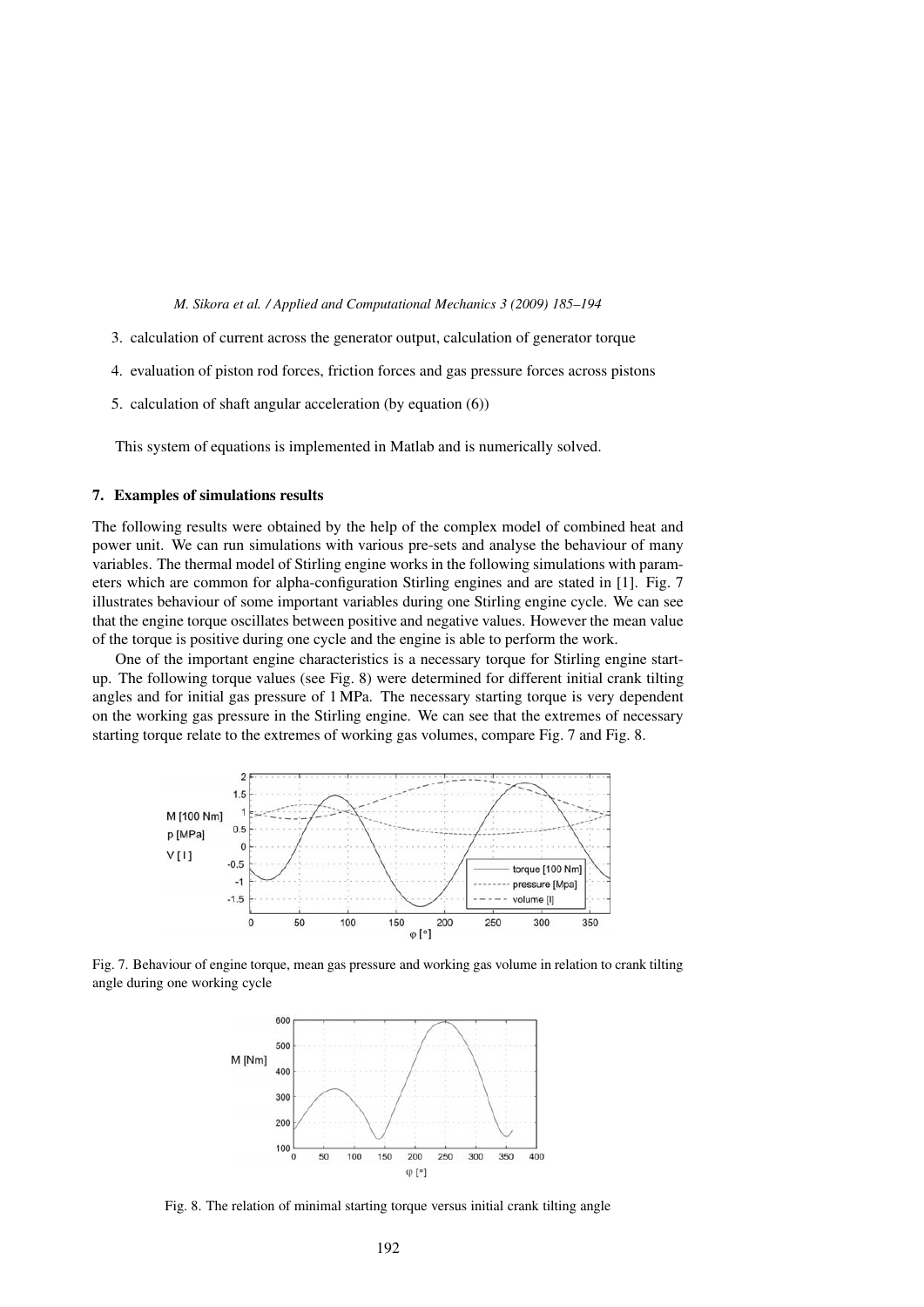



Fig. 9. The starting of Stirling engine by force of constant external torque. The relation of shaft angular velocity versus the time (left) and versus the crank tilting angle (right)



Fig. 10. The relation of the shaft angular velocity versus the time. The initial machine speed is approximately 660 rpm in time  $t = 0$  s. This initial shaft angular velocity is sufficient for next self-acceleration of engine

The example of the engine start-up can be seen in Fig. 9. The cause for irregularity of shaft angle velocity is especially the varying pressure of working gas and changes of actual parts in relation to the position during the engine working cycle.

Fig. 10 illustrates the behaviour of shaft angular velocity after engine rev up. There is not any ohmic load across the generator output in this simulation. After some time, the shaft angular velocity will achieve a constant free-running value.

The next picture (Fig. 11) represents the example of shaft angular velocity behaviour during the following working sequence:



Fig. 11. The example of angular velocity behaviour during working sequence with changes of ohmic load